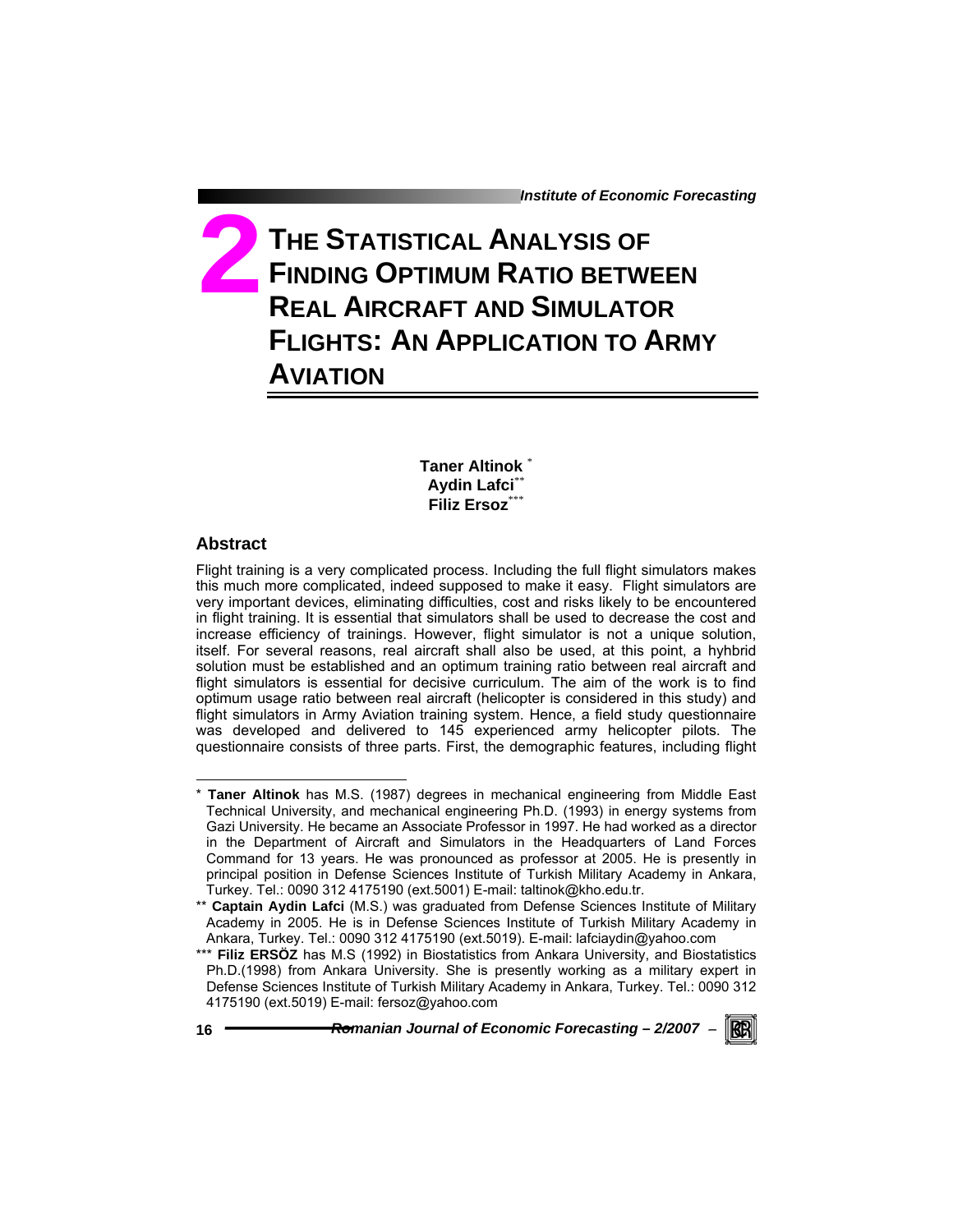qualifications and experiences of the pilots were figured out. In the second part, importance of simulators, their effectiveness, characteristics and pilots' expectations were researched. Finally, optimum usage ratio between real aircraft and flight simulators was asked. The study population was established from different pilotage status and experience levels in order to set up the homogeneity. Data collected from the study population and subordinate topics in the questionnaire were delineated with factor analysis, ANOVA, reliability tests, Tukey's test of additivity, Chi-square and some other statistical analysis in SPSS 11.0.

**Keywords**: data analyzing, factor analysis, flight ratio, training, simulator, statistical procedures.

**JEL Classification:** C12, C49, C80

# **1. Introduction**

Flight training is known as one of the most expensive and versatile activity among the other types of training. Flight simulators are very important devices that reduce the difficulties, costs and risks, which are supposed to be encountered in trainings. The astounding speed of technology denotes itself in developing simulators and currently, almost no significant difference left between simulators and the real aircraft from the point of flying sense. Simulators, with their accepted importance and benefits, are used effectively in both initial trainings of pilot candidates and advanced phase trainings of experienced pilots. An effective trade-off between simulators and the real aircraft should be established, because some phases of training in aviation are executed in real aircraft, some in the simulators, and some in both.

Determining flight ratio between real aircraft and flight simulators is a subjective issue. There are very few sources about this topic seen in the literature. For example, Dufaur (2004) set forth that simulation portion of a flight training curriculum shall be 30% in initial, 80% (and more) in familiarization course, 50% during instrument, navigation and terrain flight training (depending upon the mission profile) phases. The criteria to determine these ratios are training progress and training duration as shown in Fig. 1.

**Figure 1** 



# **Determining the correct simulation ratio**

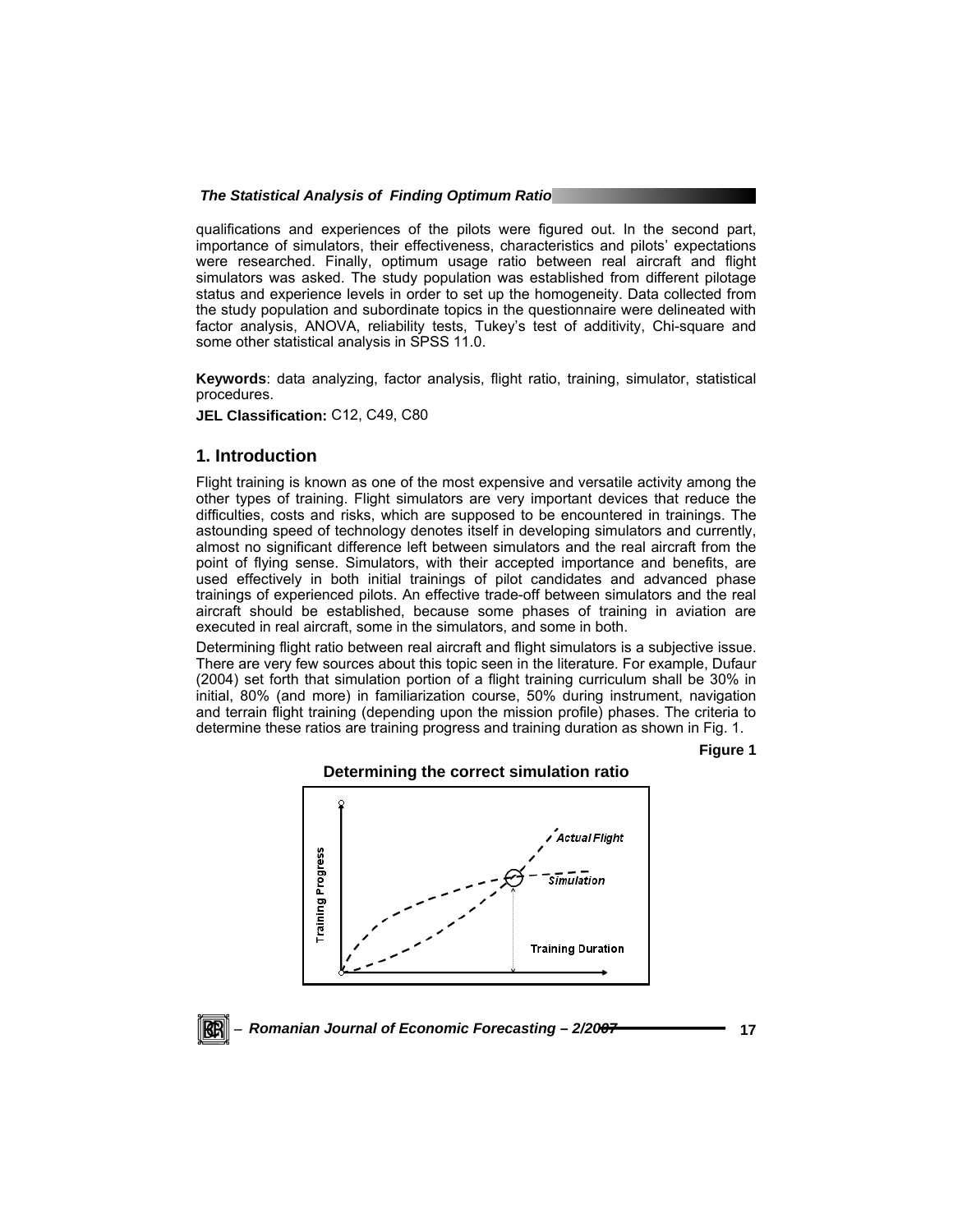# **2. Metodology and Analysis of the Questionnaire**

The questionnaire was scrutinized according to its parts. In the beginning, demographic features of the pilots were figured out. In part 2, the characteristics and importance of simulators were asked in 20 questions. The optimum ratio was researched in part 3. Finally, the results of this study are drawn as conclusion.

The control and data cleaning of the answer sets for computation availability were performed according to Tabachnick's (2001: 85) check list. At this stage, the correctness of data transfer and missing values were checked out. Then, outliers and normalities were examined with Lilliefors (Normality and q-q plots) and One-Sample Kolmogorov-Smirnov Tests. *p>α* was analyzed for normality (Ozdemir et al., 1997), where *p* is observed level of significance, and *α* is the expected level of significance (Anderson et al., 1999). SPSS 11.0 for Windows was used for statistical analyses. Normality was found valid.

## *A. Analyzing First Part of the Questionnaire: Demographic Features*

The population was a group of very experienced pilots (80% have more than 1 500 flight hours and the least experienced is a four year pilot). All have a simulator experience in different levels (FAA/JAA Level B, C, or D simulators) and 70% have more than 50 flight hours with simulators, ranging up to 250 hours. All pilots were assumed as satisfactory according to their features. There is no pilot who has a flight hour below 500 hours and 83.5% are above 1 500 hours.

# *B. Analyzing Second Part of the Questionnaire: The Characteristics of Simulators*

In this part, participants were asked to answer 20 questions about flight simulator specifications, their contributions, drowbacks, etc. The questions were in 5-point-Likert-type (1: completely disagree; 2: disagree; 3: somehow agree; 4: agree; 5: completely agree). This part seeks the differences of simulator flights with real flights, moreover simulators' contribution to flight training. Reliability (Cronbach's Alpha) was calculated as 0.79. This score can be considered within the acceptable reliability level according to Gliem *et al*. (2003). Moreover, changes of reliability were calculated for each deleted item, and acceptable declines were found in questions #9, #10, #11, and #12. As a result of this operation, it is seen that each question has the same effect on reliability, thus none of them should be excluded. Scale items were observed with Tukey's test of additivity, and found that they are additive *(p<0.001)* (Ercan et al., 2004).

The sample population in the study is a group of pilots, who had flown more with full flight simulators, because their experiences in these simulators are thought to be helpful. The amount of these pilots is 52. Number of non-fliers is 93. Comparing simply the descriptive statistics (i.e. arithmetic means) of the answers given to 20 questions of second part by sample population and the rest shall give an idea about their approaches to simulators. Cronbach's Alphas of sample population and rest are 0.74, and 0.78, respectively. Both are acceptably high.

Testing statistical significance of both groups is essential to confirm the data collected. In the null hypothesis set for this purpose, it is claimed that there is no significant

**18** *Romanian Journal of Economic Forecasting – 2/2007* <sup>−</sup>

RER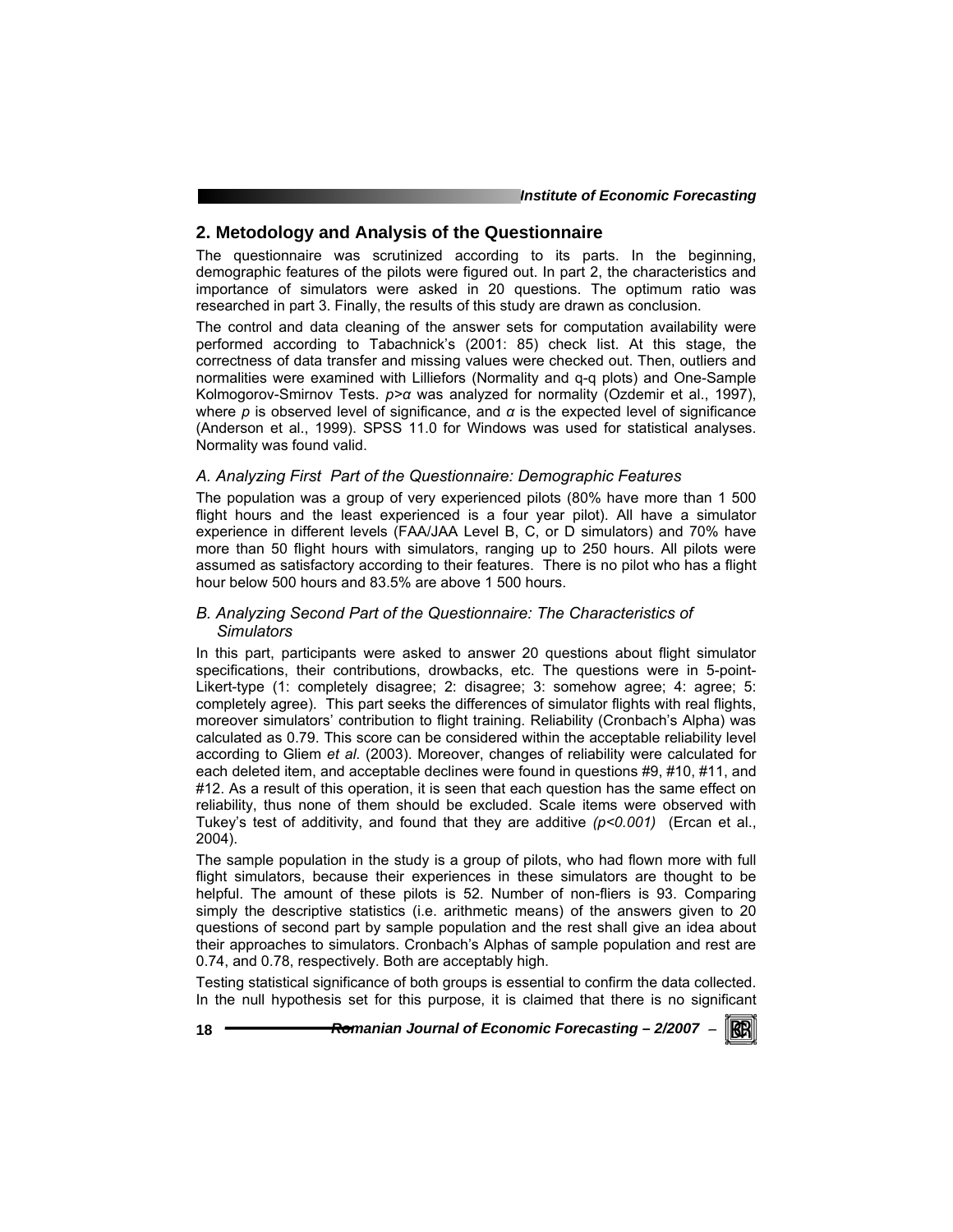difference between groups. The hypothesis was considered to be set due to variances, hence Chi-square ( $X^2$ ) test for two variables was applied at α=0.05. Care should be given to the point that the number of observed cells with expected value less than 5 shall not excess 20% of total amount of observed cells (Ergun, 1995). The expected values of questions #2, #10, #12, and #20 were found suitable, and the others were found unsuitable after data were run on computer. These results can be contemplated as there is no significant difference between groups according to these questions. Meanwhile, the hypothesis shall not be rejected according to the rest of questions. The decision is given as there is no significant difference between two groups. Neverthless, factor analysis was tried through the same approach (simulator fliers and the rest), but at different dimension. Additionally, scale topics were investigated whether they had any additivity by using Tukey's test. Finding p<0,001 showed it was positive.

Factors were analyzed to ease the evaluation and determine the group of variables aiming same purposes (Buyukozturk, 2003). Eigenvalues were set as 1. Kaiser-Meyer-Olkin (KMO) Measure of Sampling Adequacy was found as 0.755 in varimax method. Given that 0.755>0.5, the homogeneity of variables in data set are accepted. Test value (p) is 0.000 and less than *α=0.05* (Table 1) hence, correlation matrix is valid. Data are worth using in principal component analysis (PCA).

**Table 1** 

| KMO and BARTLETT's TESTS |                        |      |        |  |  |  |
|--------------------------|------------------------|------|--------|--|--|--|
| Kaiser-Meyer-Olkin       | Measure                |      | 0.755  |  |  |  |
| Sampling Adequacy        |                        |      |        |  |  |  |
| Bartlett's Test<br>οf    | Approx.                | Chi- | 768.92 |  |  |  |
| Sphericity               | Square                 |      | 9      |  |  |  |
|                          | Degrees-of-<br>freedom |      | 190    |  |  |  |
|                          |                        |      |        |  |  |  |
|                          |                        |      |        |  |  |  |

# **KMO measure of sampling adequacy and Bartlett's test of sphericity in Questionnaire, Part 2**

According to the PCA of 20 questions, 7 factors were found. Relating to the model, variance of these 7 factors is 64,558% and variance explains the majority of the scale. Table 2 shows Rotated Component Matrix. Total Variance of factor loadings is 0,436 and above.

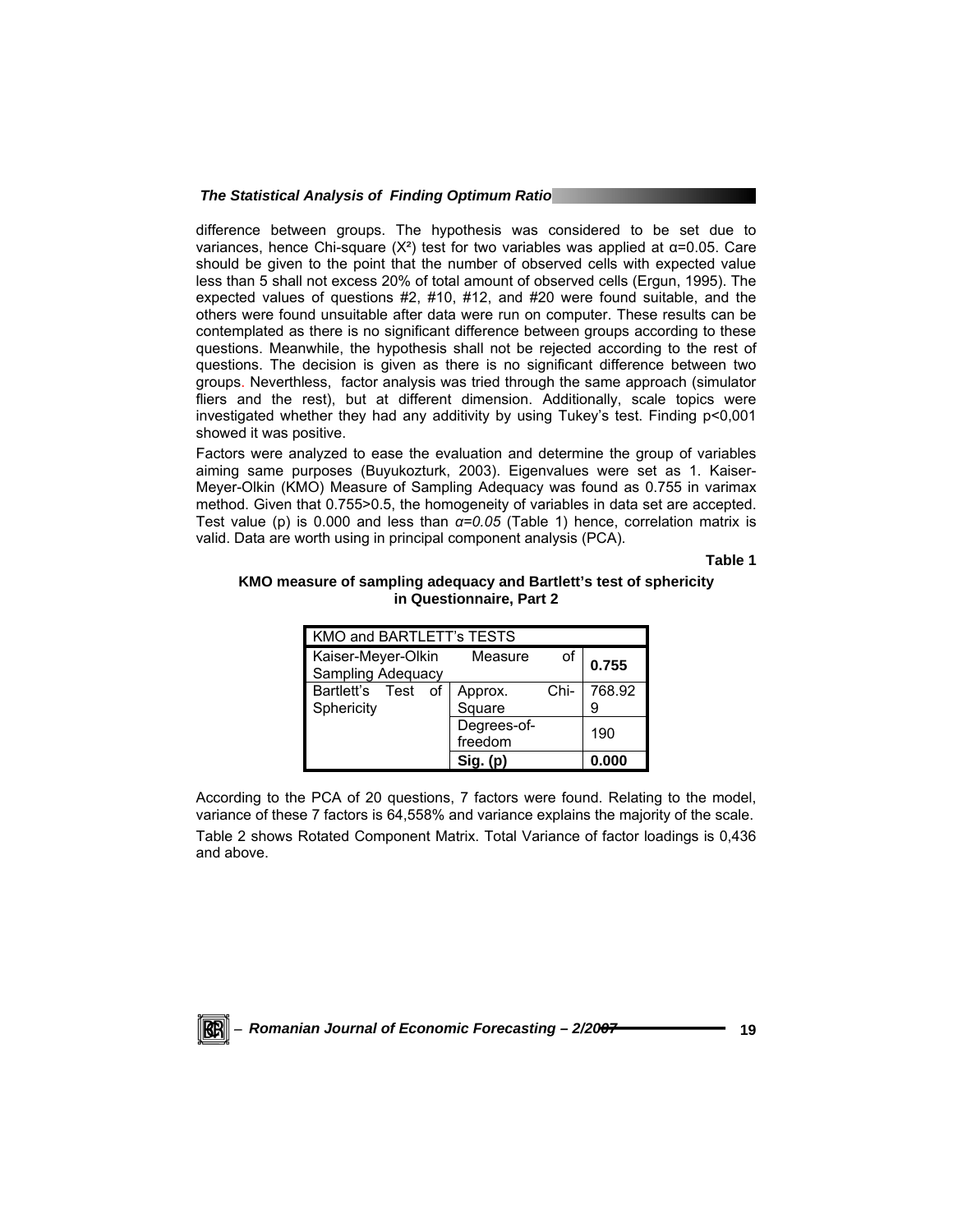|                                                                                                                                        | <b>FACTOR 1</b> | FACTOR 2  | <b>FACTOR 3</b> | <b>FACTOR 4</b> | <b>FACTOR 5</b> | FACTOR 6    | <b>FACTOR 7</b> |
|----------------------------------------------------------------------------------------------------------------------------------------|-----------------|-----------|-----------------|-----------------|-----------------|-------------|-----------------|
| QUESTION #15                                                                                                                           | .795            | .118      | 4.91E-02        | .148            | 8.47E-02        | $-138$      | 6.08E-02        |
| QUESTION #17                                                                                                                           | .747            | .111      | .152            | .170            | 7.80E-02        | .131        | 6.73E-02        |
| QUESTION #16                                                                                                                           | .638            | .153      | .139            | $-2.15E-02$     | $-146$          | .102        | 3.27E-03        |
| QUESTION #14                                                                                                                           | .599            | .133      | 4.04E-02        | .168            | .153            | $-113$      | .388            |
| QUESTION #20                                                                                                                           | .468            | .165      | 8.24E-02        | .310            | $-239$          | .186        | 3.47E-02        |
| QUESTION #13                                                                                                                           | .453            | .244      | 9.45E-02        | $-8.03E-02$     | -2.84E-02       | .374        | $-.348$         |
| QUESTION #5                                                                                                                            | .436            | .401      | .297            | -6.04E-02       | $-193$          | -.146       | $-.262$         |
| QUESTION #3                                                                                                                            | .209            | .735      | 3.82E-02        | 1.78E-02        | $-123$          | 7.01E-02    | .174            |
| QUESTION #2                                                                                                                            | 9.74E-02        | .732      | 3.37E-02        | $-6.53E-03$     | .117            | .127        | $-171$          |
| QUESTION #1                                                                                                                            | .100            | .705      | .253            | .104            | 9.88E-02        | $-1.73E-02$ | $-6.13E-04$     |
| QUESTION #4                                                                                                                            | .189            | .682      | $-2.00E-02$     | 8.07E-02        | $-118$          | 7.62E-02    | .317            |
| QUESTION #7                                                                                                                            | .144            | 9.94E-02  | .861            | .106            | $-5.24E-02$     | 1.86E-02    | .133            |
| QUESTION #8                                                                                                                            | 2.16E-02        | 1.03E-02  | .777            | .278            | 5.44E-02        | .124        | 8.14E-02        |
| QUESTION #6                                                                                                                            | .208            | .158      | .726            | $-1.92E - 02$   | 5.26E-02        | -9.79E-02   | -4.62E-02       |
| QUESTION #19                                                                                                                           | .202            | 2.18E-02  | 8.92E-02        | .785            | $-5.68E - 03$   | $-323$      | 4.04E-02        |
| QUESTION #18                                                                                                                           | .164            | .103      | .265            | .757            | 3.61E-02        | .240        | $-7.51E-02$     |
| QUESTION #9                                                                                                                            | 4.86E-03        | 2.16E-02  | 8.89E-02        | $-.106$         | .812            | .115        | $-6.26E-03$     |
| QUESTION #10                                                                                                                           | $-1.33E-02$     | -1.75E-02 | $-3.91E-02$     | .113            | .779            | $-134$      | 3.49E-02        |
| QUESTION #12                                                                                                                           | 4.72E-02        | .117      | $-2.90E-04$     | $-1.24E-02$     | $-1.97E-02$     | .867        | 6.39E-02        |
| QUESTION #11                                                                                                                           | .137            | .129      | .149            | -6.19E-02       | 7.70E-03        | 6.33E-02    | .815            |
| Extraction Method: Principal Component Analysis Rotation converged in 7 iterations. Rotation Method: Varimax with Kaiser Normalization |                 |           |                 |                 |                 |             |                 |

**Rotated component matrix belonging to Questionnaire, Part 2** 

**Table 2**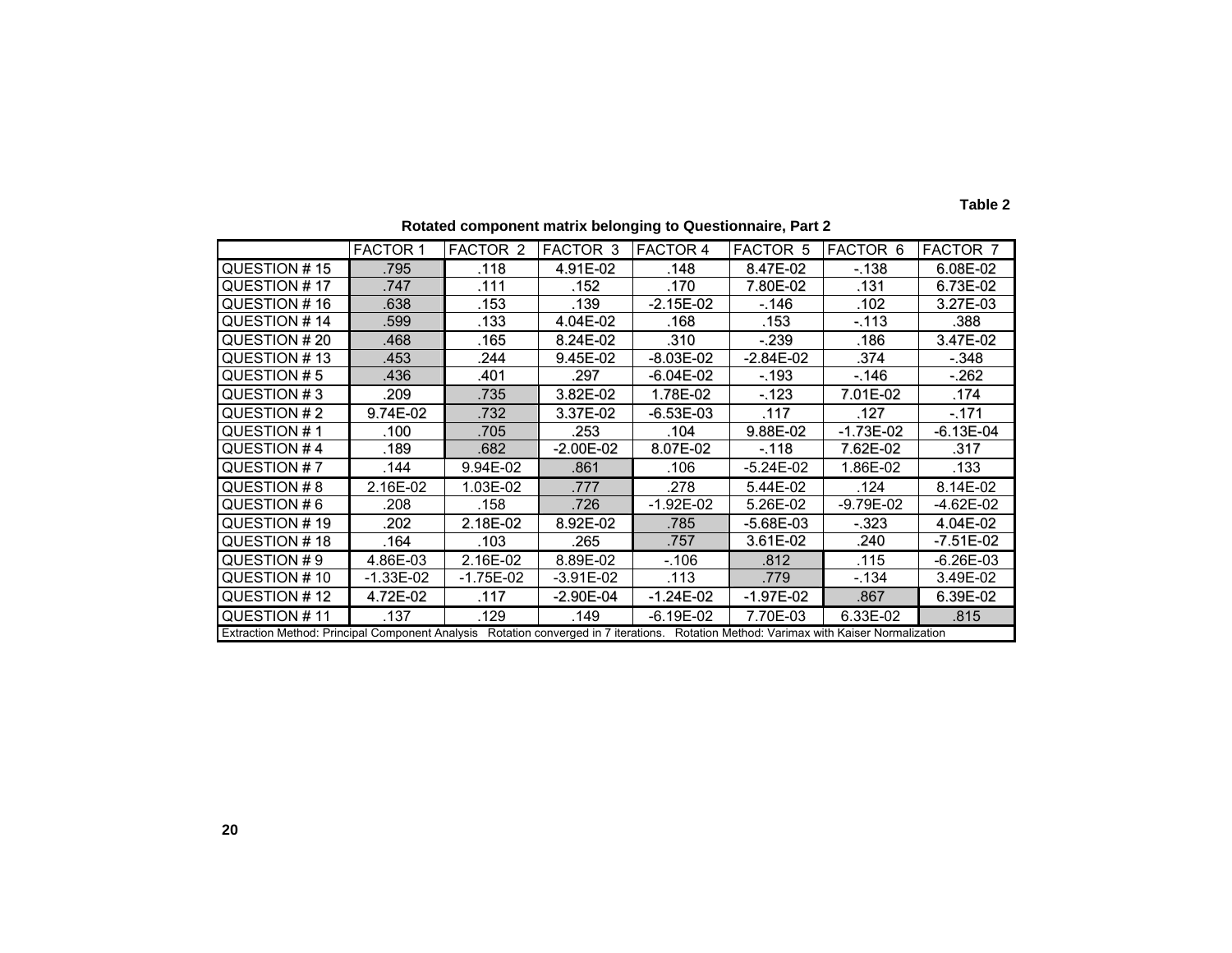When the results of rotated component matrix are examined, questions;

- #5, #13, #14, #15, #16, #17, and #20 are assumed as Factor 1; (simulator training)
- $\bullet$  #1, #2, #3, #4 are Factor 2; (transfer of training)
- #6, #7, #8 are Factor 3; (some simulator features)
- #18, #19 are Factor 4; (advantages of simulators)
- #9, #10 are Factor 5; (disadvantages of simulators)
- #12 is Factor 6 (applied training in simulator)
- #11 is Factor 7 (standardization of simulator training).

Hence, it was thought that 7 factors are parallel to the purpose of the study and yielding the desired results, no any other factor iteration or factor combining were carried out. The Cronbach's alpha among its observation values belonging to the 7 reestablished factors is 0.4696, at average reliability level.

# *C. Analyzing Third Part of the Questionnaire: Finding Optimum Ratio between Real Aircraft and Simulator Flights*

Here, optimum ratios were sought to figure out. Part 3 is composed of 8 flight training phases and 120+1 questions in five-point-Likert-type (1: 100% simulator; 2: 60% simulator and 40% helicopter; 3: 50% simulator and 50% helicopter; 4: 40% simulator and 60% helicopter; 5: 100% helicopter).

Reliability results are shown in Table 3. Because the alpha values are apparently very close to 1, responses are excellently reliable and for this reason they may be used in the application. In if-item-deleted circumstances, the decreases are so little that (~0.001), they may be interpreted as all have same importance.

#### **Table 3**

| Flight training phases                  | Cronbach's $\alpha$ | For analyzing the an-  |
|-----------------------------------------|---------------------|------------------------|
| Initial training (32 questions)         | 0.9373              | swers given to the     |
| Basic instrument maneuvers (11          | 0.9532              | questions in this part |
| questions)                              |                     | of the questionnaire,  |
| Radio instrument maneuvers (10          | 0.9564              | not only arithmetic    |
| questions)                              |                     | means, but also        |
| Tactical flight training maneuvers (20) | 0.9503              | modes were used.       |
| questions)                              |                     | Results were tried to  |
| NVG (Night Vision Goggles) phase (13    | 0.9420              | find out by inter-     |
| questions)                              |                     | preting the frequency  |
| Different maneuvers of AS-532 (9        | 0.9932              | percentages. Com-      |
| questions)                              |                     | ments were first       |
| Different maneuvers of UH-60 (10        | 0.9892              | each<br>made for       |
| questions)                              |                     | flight<br>question in  |
| Different maneuvers of AH-1W/P (15      | 0.9906              | training phases one    |
| questions)                              |                     | by one, and then for   |
|                                         |                     | each whole phase,      |

# **Reliability results of flight training phases**

respectively. Almost all distributions were found to be, statistically, normal in analyses.

<sup>−</sup> *Romanian Journal of Economic Forecasting – 2/2007* **21**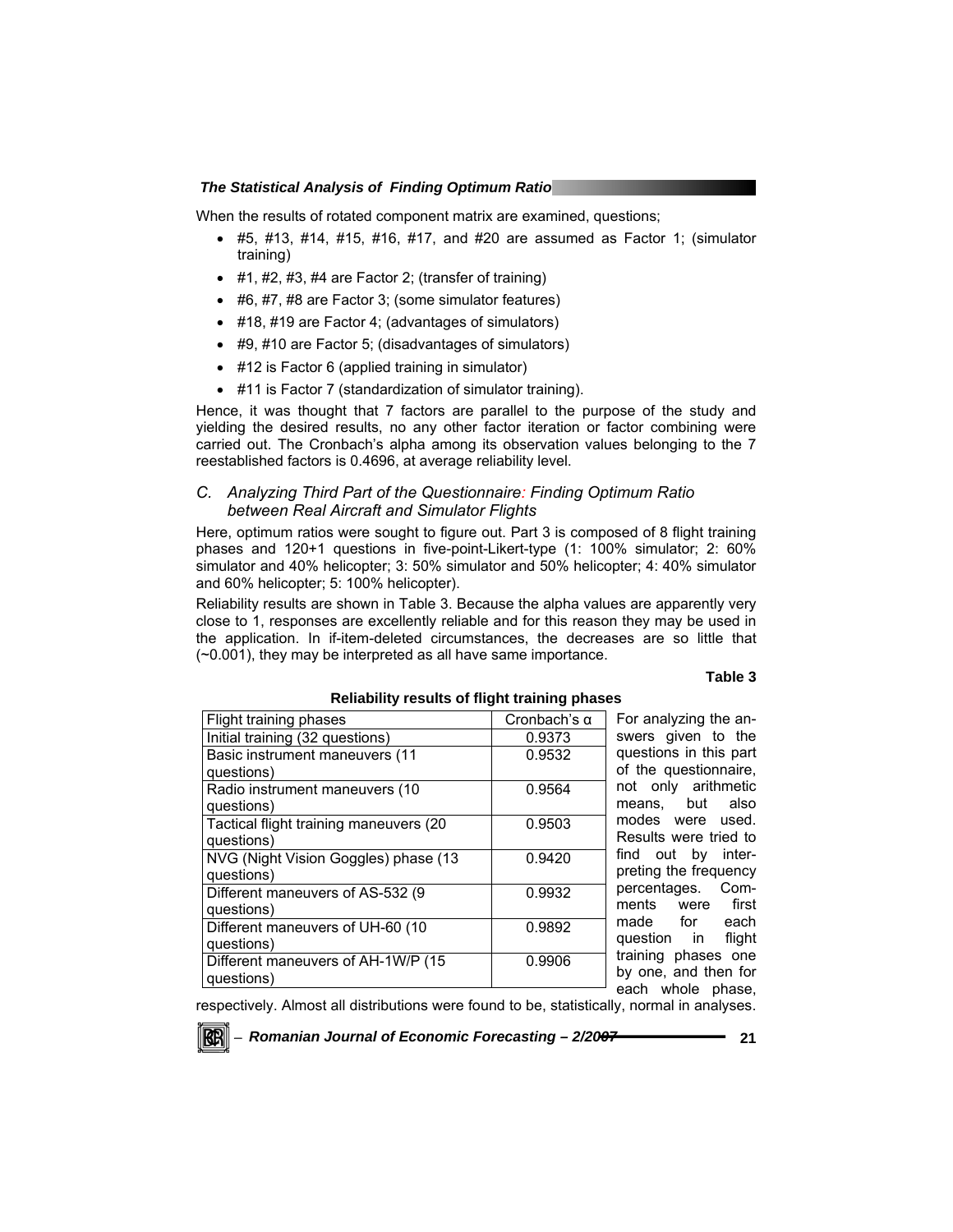#### *Institute of Economic Forecasting*

In order to acquire the perfect solution way, the difficulty of each flight maneuver was also evaluated, besides looking means and modes. Finally, a weightiness and optimum flying ratio belonging to training phases between real aircraft and a flight simulator was calculated. According to this calculation, a list of weights was established. Pilots said that a specific flight training topic/phase should be in,

- Completely in a simulator
- Most frequently in a simulator
- Frequently in a simulator
- Usually in a simulator, sometimes in a helicopter
- In a simulator and helicopter equally
- Usually in a helicopter, sometimes in a simulator
- Frequently in a helicopter
- Most frequently in a helicopter
- Completely in a helicopter

#### *Maneuvers in Initial Training (32 questions)*

According to descriptive statistics of the phase; arithmetic mean is  $3.30$  ( $\sigma$ =0.71), min. 1.80; max. 4.72 and range 2.92. Skewness -0.063 (can be assumed as symmetrical), kurtosis -0.386 (a little shallow curve). Distributions skewing right mean helicopterintensive training, or vice versa. Finally; the ratio was found as **55%** of the phase shall be flown **in simulator** and **45% in helicopter.**

#### *Basic Instrument Maneuvers (11 questions)*

According to descriptive statistics of the phase; arithmetic mean is 4.06 ( $\sigma$ = 0.1), min. 3.93, max. 4.26 and range 0.33. Skewness 1.259 (skewing left), kurtosis 0.781 (sharp curve). Mode and median are equal (4.03) and close to the mean. Finally; the ratio was found as **70%** of the phase shall be flown **in simulator** and **30% in helicopter.**

#### *Radio Instrument Maneuvers (10 questions)*

According to descriptive statistics of the phase; arithmetic mean is 4.242 (σ= 0.168), min. 4.00, max. 4.47 and range 0.47. Skewness 0.099 (although the curve skews slightly left, it can be assumed as symmetrical), kurtosis -0.1291 (a little shallow curve). Finally; the ratio was found as **90%** of the phase shall be flown **in simulator**  and **10% in helicopter.**

## *Tactical Flight Training Maneuvers (20 questions)*

According to descriptive statistics of the phase; arithmetic mean is  $2.8475$  ( $\sigma$ = 0.542), min. 1.96, max. 3.75 and range 1.79. Rather smaller values are perceptible, meaning that simulator ratio is less. Skewness 0.090 (although the curve skews slightly left, it can be assumed as symmetrical), kurtosis -1.159 (pretty sharp curve). Finally; the ratio was found as **35% in simulator** and **65% in helicopter.**

#### *Maneuvers in NVG Phase (13 questions)*

According to descriptive statistics of the phase; arithmetic mean is 2.6485 (σ=0.628), min. value 2.03, max. 4.01 and range is 1.98. Again, rather smaller values can be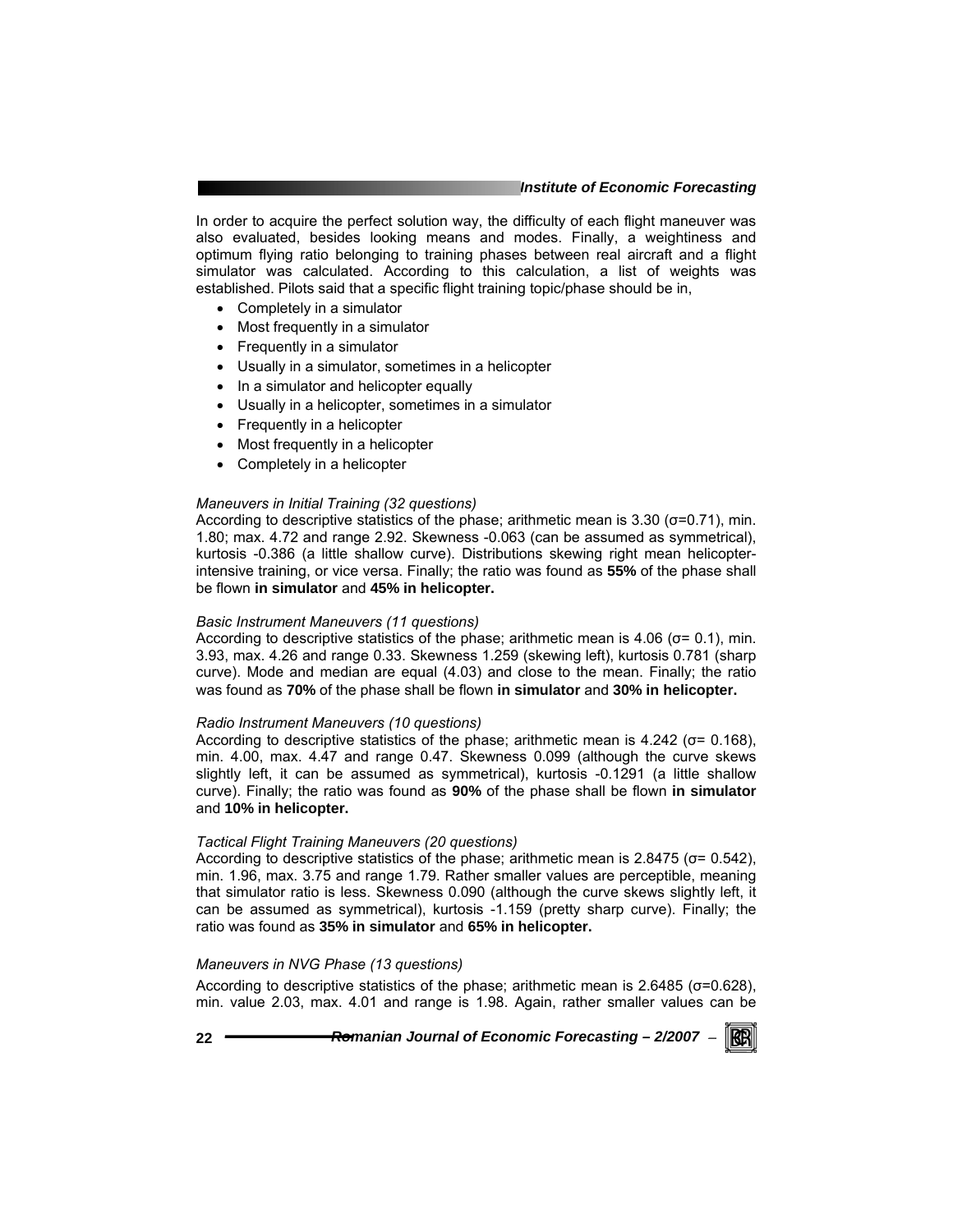seen. Skewness 1.346 (skewing left), kurtosis 0.772 (sharp curve). Finally; the ratio was found as **35% in simulator** and **65% in helicopter.**

#### *Different Maneuvers of AS-532 (9 questions)*

According to descriptive statistics of the phase relevant to an advanced helicopter model, AS-532 (Cougar); arithmetic mean is 3.628 (σ= 0.468), minimum 3.07, maximum 4.68 and range 1.61. Skewness 1.352 (skewing left), kurtosis 3.191 (again a sharp curve). The ratio was found, as **60%** of the phase shall be flown **in simulator**  and **40% in helicopter.**

#### *Different Maneuvers of UH-60 (10 questions)*

According to descriptive statistics relevant to another advanced model, UH-60 (Black Hawk); arithmetic mean is 3.593 ( $\sigma$ = 0.44), minimum 2.92, maximum 4.29 and range is1.37. Skewness 0.021 (symmetrical), kurtosis -0.836 (a little shallow). The ratio was found, as simulator-intensive solution is better, namely **75%** of the phase shall be flown **in simulator** and **25% in helicopter.** 

# *Different Maneuvers of AH-1W/P (15 questions)*

According to descriptive statistics about the attack helicopter models, AH-1W (Super Cobra) and AH-1P (Cobra), the descriptive numbers are as follow; mean is  $3.40$  ( $\sigma$ = 0.414), min. 2.47, max. 4.11 and range is 1.64. Skewness -0.414 (skewing a little right), kurtosis -0.711 (slightly shallow). Median (3.54), mode (3.54) and arithmetic means are too close to each other. At last, The ratio was found as **60%** of the phase shall be flown **in simulator** and **40% in helicopter.**.

If arithmetic mean of the final values from the phases (Table 4) is to be calculated, total ratio will be get as **60% in full flight simulators** and **40% in real aircraft.**

#### **Table 4**

| Flying ratios (%) |            |
|-------------------|------------|
| Simulator         | Helicopter |
| 55                | 45         |
| 70                | 30         |
| 90                | 10         |
| 35                | 65         |
| 35                | 65         |
| 60                | 40         |
| 75                | 25         |
| 60                | 40         |
|                   |            |

# **Summary of ratios according to training phases**

*Analysis of Answers Given to General Ratio Question* 

In the end of questionnaire part 3, a single question about general ratio between a real aircraft and a full flight simulator was also asked, unrelated with the flight training phases. This question was thought of, because should any question be somehow missed, to close the gap, and/or to bring an objective point of view to the training topics

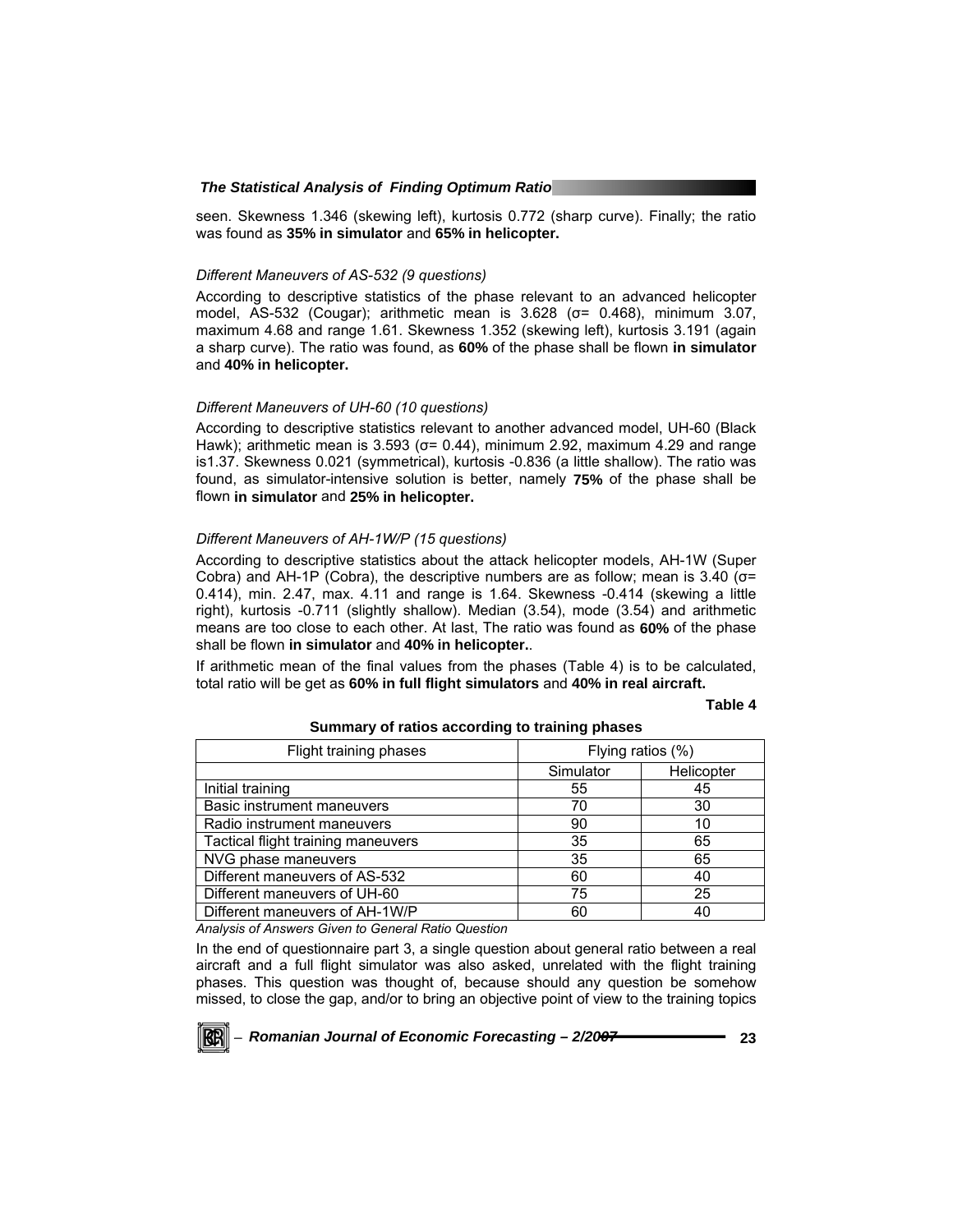#### *Institute of Economic Forecasting*

one by one, which were sought subjectively and roughly at first. Also, a kind of verification of the calculations can be done by this way. After having observed the answers given by 145 participant pilots to the last question of the questionnaire, the descriptive values were found as: the arithmetic mean is  $5.98$  ( $\sigma$ =1.382), which is corresponding to 50% in simulator and 50% in helicopter; minimum percentile value is 3, which is corresponding to 80% in simulator and 20% in helicopter; maximum percentile value is 9, which is corresponding to 20% in simulator and 80% in helicopter. Skewness is 0.022 and kurtosis is -0.822 (slightly shallow, may be a result of wide range). Median is 6.00, and mode is 5.00. Mean and median are very close to each other. Distribution has complete normality and the curve is symmetrical (See Figure 2).

# **Figure 2**

RGRI





Finally, if all types of pilot training, including initial, advanced, recurrent, combat capability, etc. are being thought with these data, optimum flight ratio between full flight simulators and real aircraft is 50.82%-49.18%, respectively. Figure 2 shows, simulator usage is slightly more than real flight by two votes.

Response options of the general ratio question are composed of 11 categories, which were partitioned by 10%. These categories needed to be examined whether they meant differently among each other. Some suspicion about the quality of questions and value of the answers may possibly reveal, unless no difference is detected. For this reason, difference can be measured with goodness-of-fit test performed among categories. It was claimed in the null hypothesis established that there is no difference between every single category. One-sampled Chi-Square test  $(X<sup>2</sup>)$  was applied to test the hypothesis with α=0.05. In the SPSS test, it was observed that *p*=*0.00 < α*=*0.05*, hence hypothesis was rejected. It means that there is statistically significant difference and the suspicions about the quality of questions and value of the answers are irrelevant and unnecessary. Analysis and results are reliable.